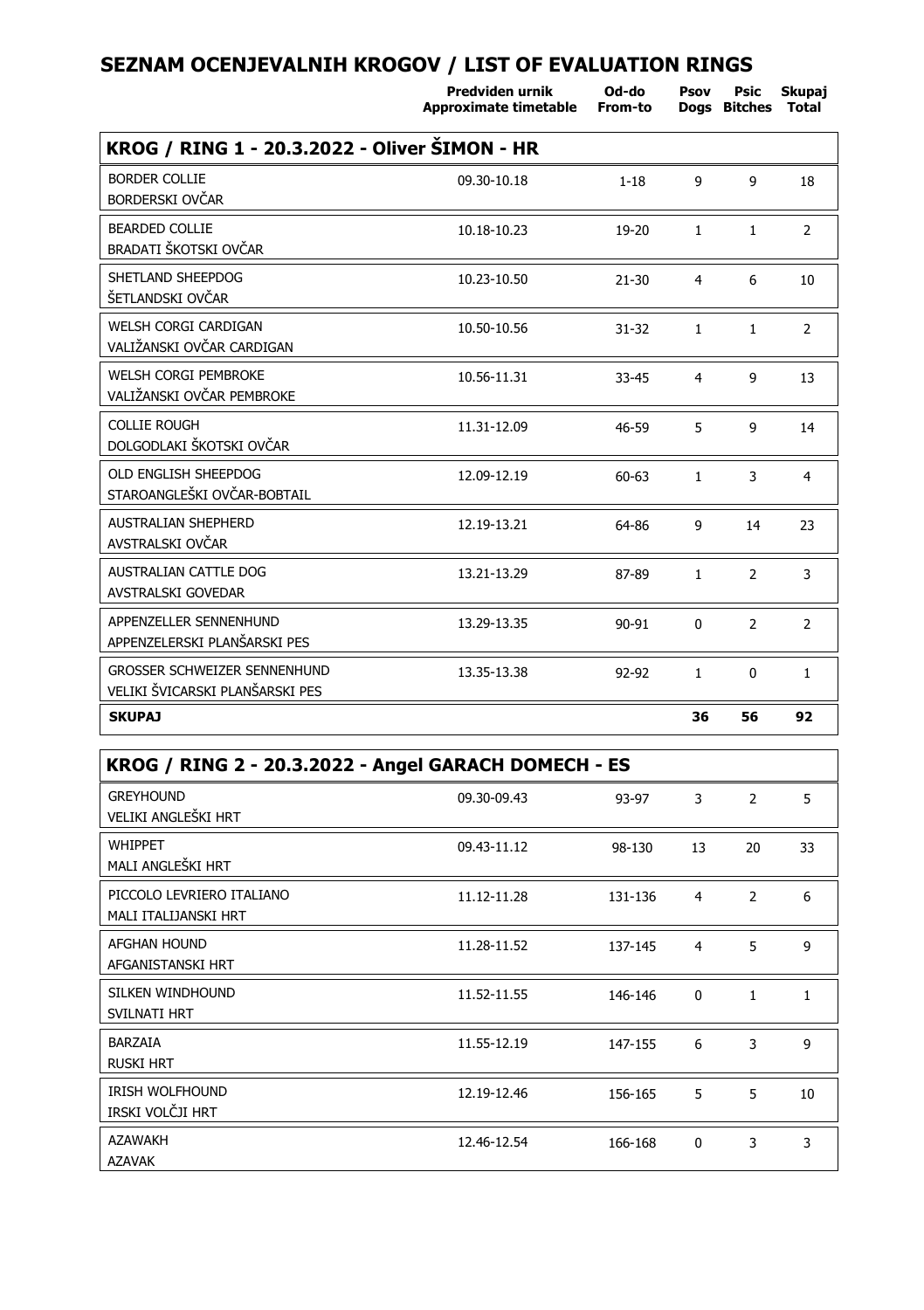|                                     | Predviden urnik<br><b>Approximate timetable</b> | Od-do<br>From-to | Psov | Psic<br>Dogs Bitches | Skupaj<br>Total |
|-------------------------------------|-------------------------------------------------|------------------|------|----------------------|-----------------|
| <b>MAGYAR AGAR</b><br>MADŽARSKI HRT | 12.54-12.57                                     | 169-169          |      | $\Omega$             |                 |
| SALUKI<br><b>SALUKI</b>             | 12.57-13.27                                     | 170-180          | 6    | 5                    | 11              |
| <b>SKUPAJ</b>                       |                                                 |                  | 42   | 46                   | 88              |

| KROG / RING 3 - 20.3.2022 - Nadjia TIMMERMANS KADENKO - NL                      |             |         |                |                |                |  |  |
|---------------------------------------------------------------------------------|-------------|---------|----------------|----------------|----------------|--|--|
| <b>BASENJI</b><br><b>BASENJI</b>                                                | 09.30-09.35 | 181-182 | 2              | $\mathbf 0$    | $\overline{2}$ |  |  |
| DEUTSCHER SPITZ / kleinspitz - andere Farben<br>MALI NEMŠKI ŠPIC - ostalih barv | 09.35-09.48 | 183-187 | $\mathbf 0$    | 5              | 5              |  |  |
| DEUTSCHER SPITZ / zwergspitz - alle farben<br>PRITLIKAVI NEMŠKI ŠPIC            | 09.48-10.42 | 188-207 | 15             | 5              | 20             |  |  |
| NIHON SUPITTSU<br>JAPONSKI ŠPIC                                                 | 10.42-10.56 | 208-212 | $\overline{2}$ | 3              | 5              |  |  |
| <b>SHIBA</b><br>ŠIBA                                                            | 10.56-11.25 | 213-223 | $\overline{4}$ | $\overline{7}$ | 11             |  |  |
| CHOW CHOW<br>ČOV-ČOV                                                            | 11.25-11.28 | 224-224 | $\mathbf{1}$   | $\mathbf 0$    | $\mathbf{1}$   |  |  |
| SAMOIEDSKAIA SABAKA<br>SAMOJED                                                  | 11.28-11.52 | 225-233 | 3              | 6              | 9              |  |  |
| SIBERIAN HUSKY<br>SIBIRSKI HUSKY                                                | 11.52-12.27 | 234-246 | $\overline{4}$ | 9              | 13             |  |  |
| <b>ALASKAN MALAMUTE</b><br>ALJAŠKI MALAMUT                                      | 12.27-12.43 | 247-252 | 3              | 3              | 6              |  |  |
| <b>AKITA</b><br>AKITA                                                           | 12.43-13.08 | 253-261 | 6              | 3              | 9              |  |  |
| AMERICAN AKITA<br>AMERIŠKI AKITA                                                | 13.08-13.27 | 262-268 | $\overline{2}$ | 5              | $\overline{7}$ |  |  |
| <b>SKUPAJ</b>                                                                   |             |         | 42             | 46             | 88             |  |  |
|                                                                                 |             |         |                |                |                |  |  |

| KROG / RING 4 - 20.3.2022 - Tina PEIXOTO - PT                    |             |         |              |          |    |  |  |
|------------------------------------------------------------------|-------------|---------|--------------|----------|----|--|--|
| ROVIDSZORU MAGYAR VIZSLA<br>KRATKODLAKI MADŽARSKI PTIČAR - VIŽLA | 09.30-09.54 | 269-277 | 3            | 6        | 9  |  |  |
| <b>BRACCO ITALIANO</b><br>ITALIJANSKI KRATKODLAKI PTIČAR         | 09.54-10.05 | 278-281 | 4            | 0        | 4  |  |  |
| <b>DEUTSCHER KURZHAAR</b><br>NEMŠKI KRATKODLAKI PTIČAR           | 10.05-10.26 | 282-289 | 5            | 3        | 8  |  |  |
| WEIMARANER - kurzhaarig<br>KRATKODLAKI WEIMARANEC                | 10.26-10.56 | 290-300 | 5            | 6        | 11 |  |  |
| DEUTSCHE DOGGE - schwarz<br>NEMŠKA DOGA - ČRNA                   | 10.56-11.04 | 301-303 | 3            | $\Omega$ | 3  |  |  |
| DEUTSCHE DOGGE - gefleckt<br>NEMŠKA DOGA - HARLEKIN              | 11.04-11.12 | 304-306 | $\mathbf{1}$ | 2        | 3  |  |  |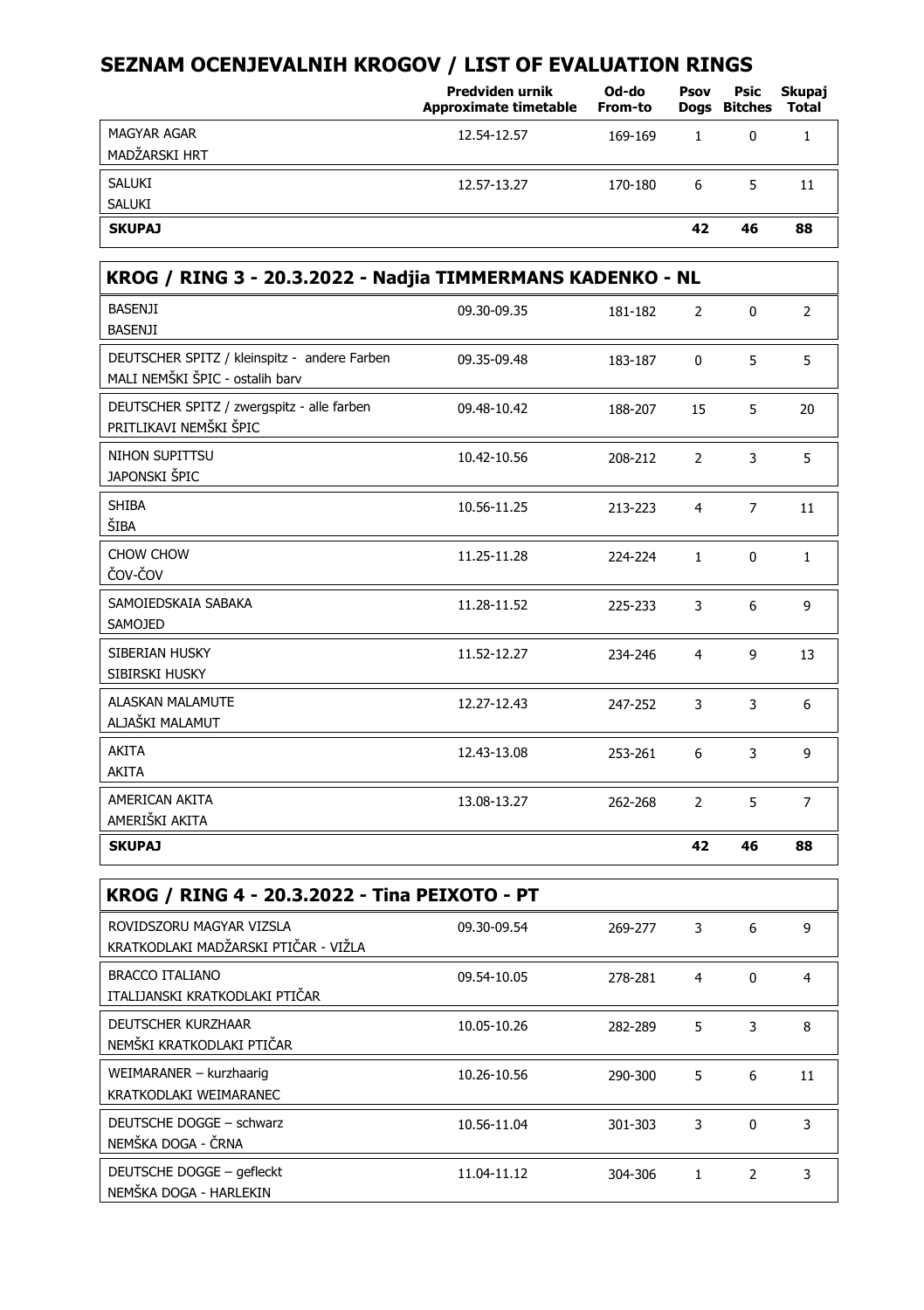|                                                       | <b>Predviden urnik</b><br><b>Approximate timetable</b> | Od-do<br>From-to | Psov           | Psic<br>Dogs Bitches | Skupaj<br><b>Total</b> |
|-------------------------------------------------------|--------------------------------------------------------|------------------|----------------|----------------------|------------------------|
| DEUTSCHE DOGGE - gelb<br>NEMŠKA DOGA - RUMENA         | 11.12-11.20                                            | 307-309          | $\overline{2}$ | $\mathbf{1}$         | 3                      |
| DEUTSCHE DOGGE - gestromt<br>NEMŠKA DOGA - PROGASTA   | 11.20-11.23                                            | 310-310          | $\mathbf{1}$   | $\mathbf{0}$         | $\mathbf{1}$           |
| DOGO ARGENTINO<br>ARGENTINSKA DOGA                    | 11.23-11.25                                            | 311-311          | $\mathbf{1}$   | $\mathbf{0}$         | $\mathbf{1}$           |
| FILA BRASILEIRO<br><b>BRAZILSKA FILA</b>              | 11.25-11.31                                            | 312-313          | $\mathbf{1}$   | $\mathbf{1}$         | $\overline{2}$         |
| <b>BULLMASTIFF</b><br><b>BULMASTIF</b>                | 11.31-11.39                                            | 314-316          | $\overline{2}$ | $\mathbf{1}$         | 3                      |
| DOGUE DE BORDEAUX<br>BORDOJSKA DOGA                   | 11.39-11.47                                            | 317-319          | $\mathbf{1}$   | $\overline{2}$       | 3                      |
| <b>BULLDOG</b><br>ANGLEŠKI BULDOG                     | 11.47-12.03                                            | 320-325          | $\overline{2}$ | $\overline{4}$       | 6                      |
| SHAR PEI<br>ŠAR PEJ                                   | 12.03-12.11                                            | 326-328          | $\overline{2}$ | $\mathbf{1}$         | 3                      |
| <b>BOSTON TERRIER</b><br><b>BOSTON TERIER</b>         | 12.11-12.30                                            | 329-335          | 3              | $\overline{4}$       | $\overline{7}$         |
| <b>BOULEDOGUE FRANCAIS</b><br><b>FRANCOSKI BULDOG</b> | 12.30-13.21                                            | 336-354          | 11             | 8                    | 19                     |
| <b>PUG</b><br><b>MOPS</b>                             | 13.21-13.35                                            | 355-359          | 3              | $\overline{2}$       | 5                      |
| <b>SKUPAJ</b>                                         |                                                        |                  | 50             | 41                   | 91                     |

| KROG / RING 5 - 20.3.2022 - Suzana SIMON - HR              |             |         |              |                |                |
|------------------------------------------------------------|-------------|---------|--------------|----------------|----------------|
| <b>SEALYHAM TERRIER</b><br>SEALYHAMSKI TERIER              | 09.30-09.42 | 360-364 | 3            | 2              | 5              |
| <b>SCOTTISH TERRIER</b><br>ŠKOTSKI TERIER                  | 09.42-09.58 | 365-370 | 3            | 3              | 6              |
| <b>CAIRN TERRIER</b><br><b>CAIRNSKI TERIER</b>             | 09.58-10.08 | 371-374 | 2            | $\overline{2}$ | 4              |
| WEST HIGHLAND WHITE TERRIER<br>ZAHODNOVIŠAVSKI BELI TERIER | 10.08-10.19 | 375-378 | 2            | $\mathcal{P}$  | 4              |
| <b>BORDER TERRIER</b><br><b>BORDERSKI TERIER</b>           | 10.19-10.24 | 379-380 | $\Omega$     | $\mathcal{P}$  | $\overline{2}$ |
| <b>JACK RUSSELL TERRIER</b><br><b>TERIER JACK RUSSEL</b>   | 10.24-10.50 | 381-390 | 4            | 6              | 10             |
| PARSON RUSSELL TERRIER<br><b>TERIER PARSON RUSSELL</b>     | 10.50-10.58 | 391-393 | 1            | $\overline{2}$ | 3              |
| <b>LAKELAND TERRIER</b><br><b>LAKELANDSKI TERIER</b>       | 10.58-11.00 | 394-394 | $\mathbf{1}$ | 0              | 1              |
| YORKSHIRE TERRIER<br>YORKSHIRSKI TERIER                    | 11.00-11.34 | 395-407 | 7            | 6              | 13             |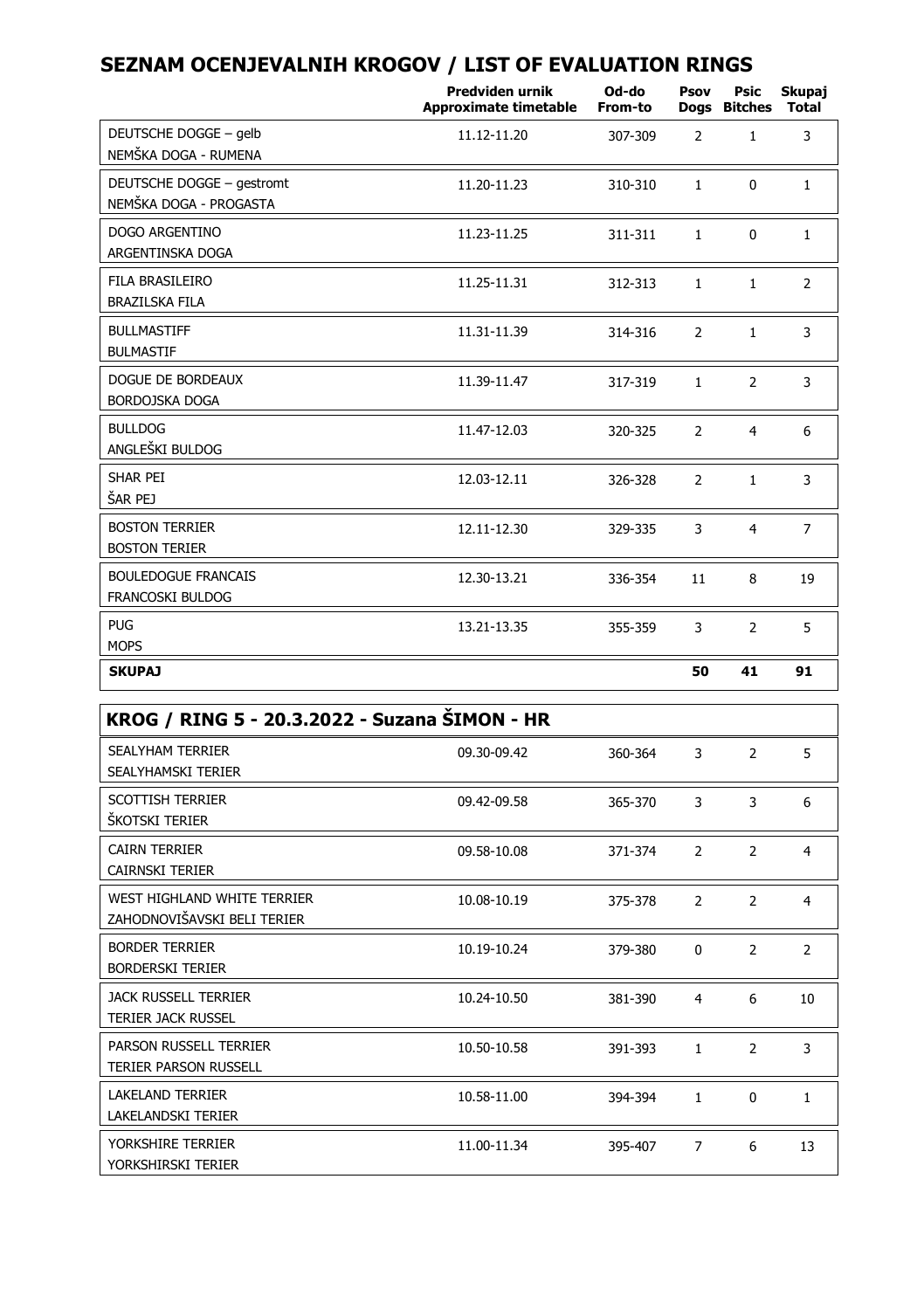| <b>NORWICH TERRIER</b><br>NORWIŠKI TERIER<br>FOX TERRIER - wire | 11.34-11.37 | 408-408 |                |                |                |
|-----------------------------------------------------------------|-------------|---------|----------------|----------------|----------------|
|                                                                 |             |         | $\mathbf{1}$   | 0              | $\mathbf{1}$   |
| <b>RESASTI FOKSTERIER</b>                                       | 11.37-11.49 | 409-413 | $\overline{2}$ | 3              | 5              |
| FOX TERRIER - smooth<br>KRATKODLAKI FOKSTERIER                  | 11.49-12.00 | 414-417 | 0              | $\overline{4}$ | $\overline{4}$ |
| DANDIE DINMONT TERRIER<br>DANDIE DINMONTOV TERIER               | 12.00-12.05 | 418-419 | $\mathbf{1}$   | $\mathbf{1}$   | $\overline{2}$ |
| <b>KERRY BLUE TERRIER</b><br>KERRYJSKI MODRI TERIER             | 12.05-12.10 | 420-421 | $\mathbf{1}$   | $\mathbf{1}$   | 2              |
| <b>IRISH TERRIER</b><br><b>IRSKI TERIER</b>                     | 12.10-12.15 | 422-423 | $\mathbf{1}$   | $\mathbf{1}$   | $\overline{2}$ |
| <b>AIREDALE TERRIER</b><br>AIREDALSKI TERIER                    | 12.15-12.18 | 424-424 | 1              | 0              | $\mathbf{1}$   |
| CANICHE / grand - noir<br>VELIKI KODER - črni                   | 12.18-12.23 | 425-426 | $\mathbf{1}$   | $\mathbf{1}$   | 2              |
| CANICHE / grand - blanc<br>VELIKI KODER - beli                  | 12.23-12.34 | 427-430 | $\mathbf{1}$   | 3              | $\overline{4}$ |
| CANICHE / grand - fauve clair<br>VELIKI KODER - mareličen       | 12.34-12.39 | 431-432 | $\mathbf{1}$   | $\mathbf{1}$   | $\overline{2}$ |
| CANICHE / moyen - noir<br>SREDNJI KODER - črni                  | 12.39-12.44 | 433-434 | $\mathbf{1}$   | $\mathbf{1}$   | $\overline{2}$ |
| CANICHE / moyen - blanc<br>SREDNJI KODER - beli                 | 12.44-12.47 | 435-435 | $\Omega$       | $\mathbf{1}$   | $\mathbf{1}$   |
| CANICHE / moyen - fauve clair<br>SREDNJI KODER - mareličen      | 12.47-12.49 | 436-436 | $\Omega$       | $\mathbf{1}$   | $\mathbf{1}$   |
| CANICHE / nain - noir<br>PRITLIKAVI KODER - črn                 | 12.49-12.54 | 437-438 | 2              | 0              | $\overline{2}$ |
| CANICHE / nain - marron<br>PRITLIKAVI KODER - rjav              | 12.54-12.57 | 439-439 | 0              | $\mathbf{1}$   | $\mathbf{1}$   |
| CANICHE / nain - gris<br>PRITLIKAVI KODER - siv                 | 12.57-12.59 | 440-440 | $\mathbf{1}$   | 0              | $\mathbf{1}$   |
| CANICHE / nain - fauve clair<br>PRITLIKAVI KODER - mareličen    | 12.59-13.15 | 441-446 | 3              | 3              | 6              |
| CANICHE / toy<br>TOY KODER                                      | 13.15-13.20 | 447-448 | 1              | $\mathbf{1}$   | 2              |
| <b>BERNER SENNENHUND</b><br>BERNSKI PLANŠARSKI PES              | 13.20-13.57 | 449-462 | 7              | 7              | 14             |
| <b>SKUPAJ</b>                                                   |             |         | 48             | 55             | 103            |

| PETIT BASSET GRIFFON VENDEEN | 09.30-09.32 | 463-463 |  |  |
|------------------------------|-------------|---------|--|--|
| MALI VENDEJSKI RESASTI BASET |             |         |  |  |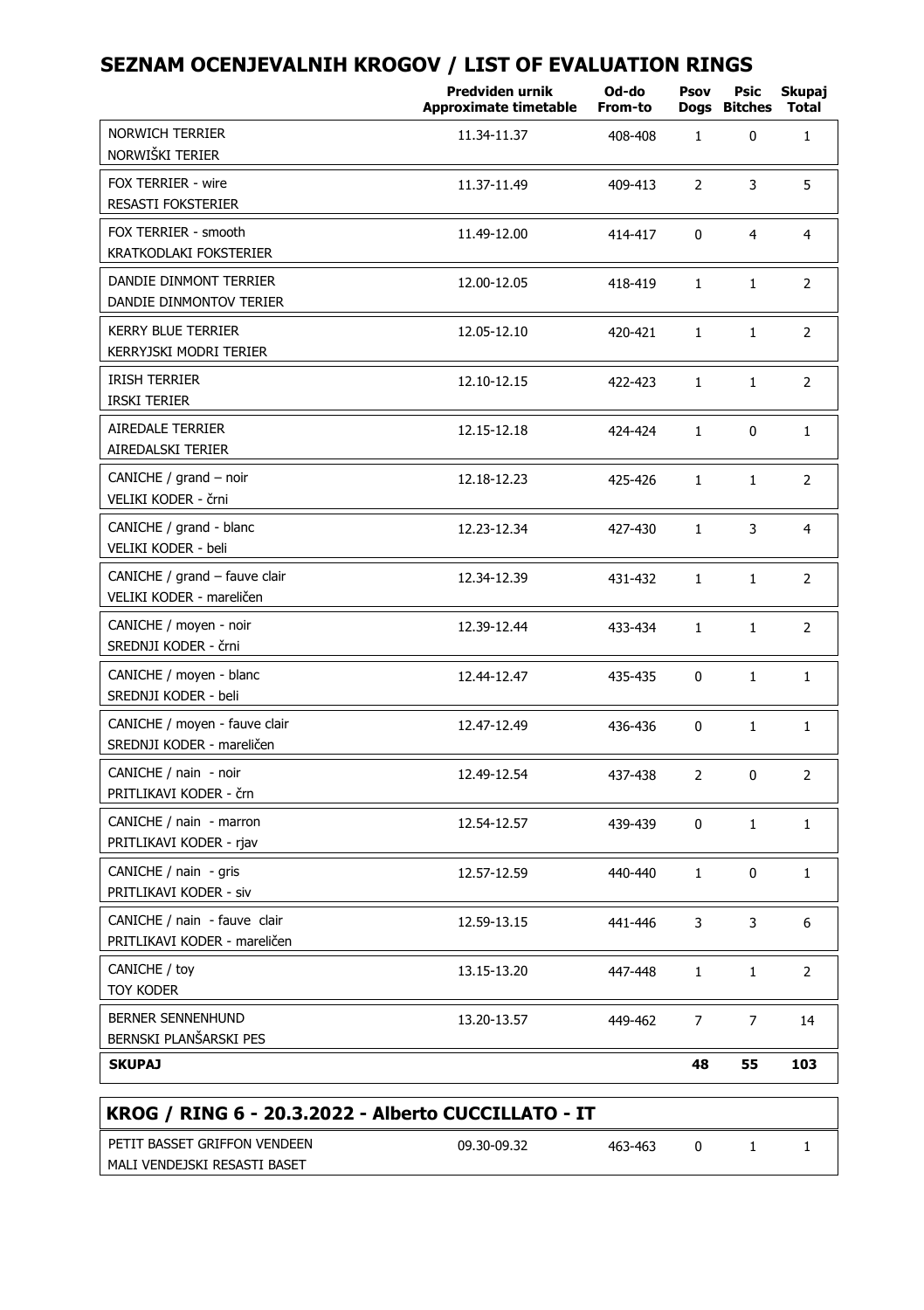|                                                                 | Predviden urnik<br><b>Approximate timetable</b> | Od-do<br>From-to | Psov<br>Dogs   | Psic<br><b>Bitches</b> | Skupaj<br>Total |
|-----------------------------------------------------------------|-------------------------------------------------|------------------|----------------|------------------------|-----------------|
| <b>BEAGLE</b><br><b>BIGL</b>                                    | 09.32-09.56                                     | 464-472          | 5              | $\overline{4}$         | 9               |
| <b>BASSET HOUND</b><br><b>BASET</b>                             | 09.56-10.07                                     | 473-476          | 3              | $\mathbf{1}$           | 4               |
| <b>DALMATINAC</b><br><b>DALMATINEC</b>                          | 10.07-10.32                                     | 477-485          | 4              | 5                      | 9               |
| BLACK AND TAN COONHOUND<br>ČRNO-ČRELASTI RAKUNAR                | 10.32-10.34                                     | 486-486          | $\mathbf{1}$   | $\mathbf{0}$           | $\mathbf{1}$    |
| CHIEN DE SAINT-HUBERT<br>PES SVETEGA HUBERTA - BLOODHOUND       | 10.34-10.37                                     | 487-487          | $\mathbf{0}$   | $\mathbf{1}$           | $\mathbf{1}$    |
| RHODESIAN RIDGEBACK<br>RODEZIJSKI GREBENAR                      | 10.37-11.01                                     | 488-496          | 5              | $\overline{4}$         | 9               |
| DACHSHUND / standard - kurzhaar<br>KRATKODLAKI JAZBEČAR         | 11.01-11.07                                     | 497-498          | $\mathbf{1}$   | $\mathbf{1}$           | $\overline{2}$  |
| DACHSHUND / standard - langhaar<br>DOLGODLAKI JAZBEČAR          | 11.07-11.09                                     | 499-499          | $\mathbf{1}$   | 0                      | $\mathbf{1}$    |
| DACHSHUND / standard - rauhhaar<br>RESASTI JAZBEČAR             | 11.09-11.23                                     | 500-504          | 2              | 3                      | 5               |
| DACHSHUND / zwerg - kurzhaar<br>KRATKODLAKI PRITLIKAVI JAZBEČAR | 11.23-11.39                                     | 505-510          | $\overline{2}$ | 4                      | 6               |
| DACHSHUND / zwerg - langhaar<br>DOLGODLAKI PRITLIKAVI JAZBEČAR  | 11.39-11.55                                     | 511-516          | 3              | 3                      | 6               |
| DACHSHUND / zwerg - rauhhaar<br>RESASTI PRITLIKAVI JAZBEČAR     | 11.55-12.03                                     | 517-519          | 0              | 3                      | 3               |
| DACHSHUND / kaninchen - kurzhaar<br>KRATKODLAKI KUNČJI JAZBEČAR | 12.03-12.22                                     | 520-526          | 3              | $\overline{4}$         | 7               |
| DACHSHUND / kaninchen - langhaar<br>DOLGODLAKI KUNČJI JAZBEČAR  | 12.22-12.25                                     | 527-527          | 0              | $\mathbf{1}$           | $\mathbf{1}$    |
| DACHSHUND / kaninchen - rauhhaar<br>RESASTI KUNČJI JAZBEČAR     | 12.25-12.30                                     | 528-529          | $\mathbf{1}$   | $\mathbf{1}$           | $\overline{2}$  |
| THAI RIDGEBACK DOG<br>TAJSKI GREBENAR                           | 12.30-12.33                                     | 530-530          | $\mathbf{1}$   | 0                      | 1               |
| PERRO SIN PELO DEL PERU - grande<br>PERUJSKI GOLI PES - veliki  | 12.33-12.36                                     | 531-531          | 0              | $\mathbf{1}$           | $\mathbf{1}$    |
| PHARAON HOUND<br><b>FARAONSKI PES</b>                           | 12.36-12.41                                     | 532-533          | $\mathbf{1}$   | $\mathbf{1}$           | 2               |
| CIRNECO DELL'ETNA<br>CIRNECO DELL'ETNA                          | 12.41-12.44                                     | 534-534          | 0              | $\mathbf{1}$           | 1               |
| DEUTSCHER SPITZ / wolfspitz<br>NEMŠKI VOLČJI ŠPIC               | 12.44-12.46                                     | 535-535          | $\mathbf{1}$   | 0                      | $\mathbf{1}$    |
| <b>KISHU</b><br>KIŠU                                            | 12.46-12.49                                     | 536-536          | $\mathbf 0$    | $\mathbf{1}$           | $\mathbf 1$     |
| LAPINPOROKOIRA<br>LAPONSKOFINSKI OVČAR                          | 12.49-12.52                                     | 537-537          | $\mathbf{1}$   | 0                      | $\mathbf{1}$    |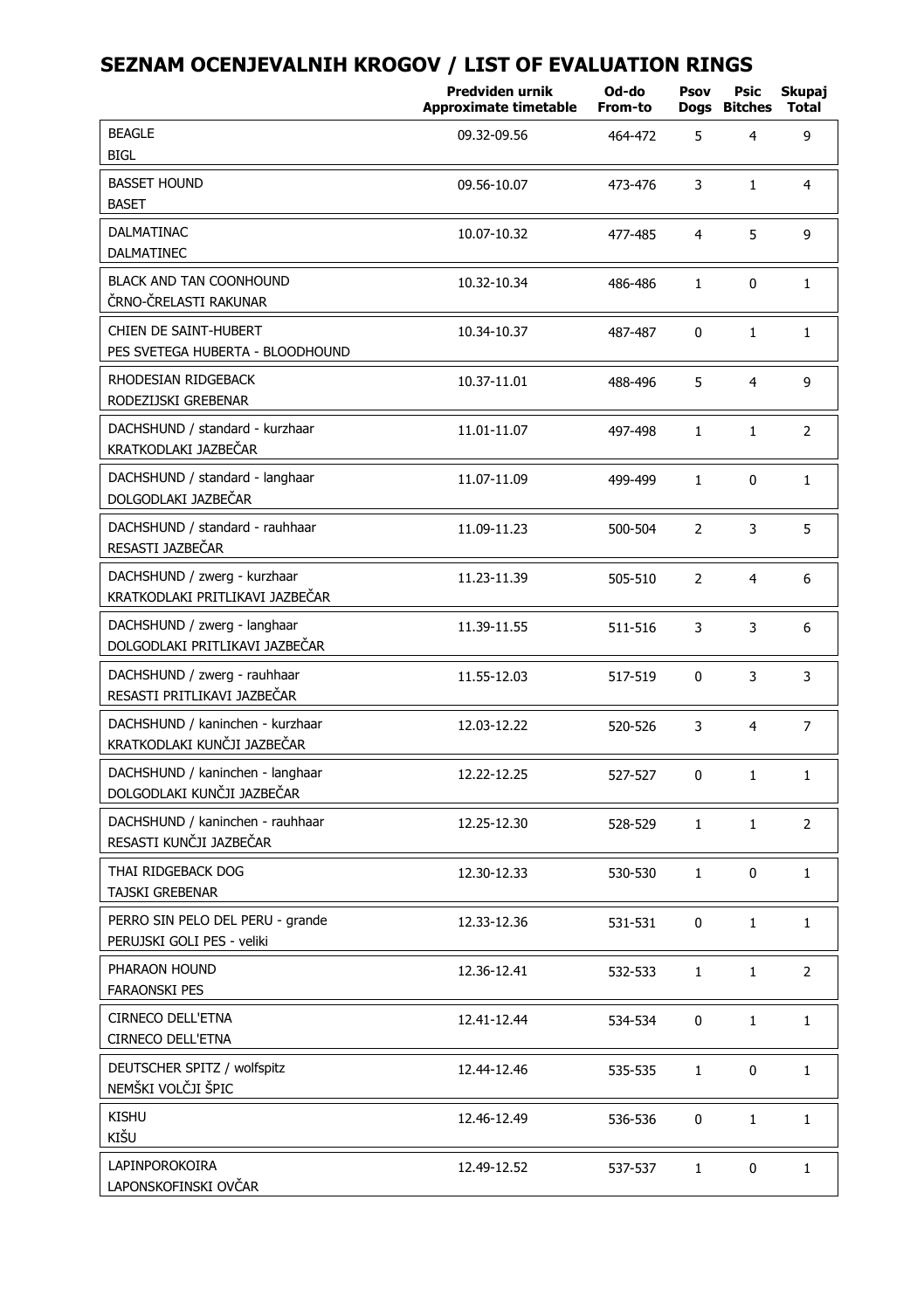|                                                                             | Predviden urnik<br>Approximate timetable | Od-do<br>From-to | Psov           | Psic<br><b>Doas Bitches</b> | Skupaj<br><b>Total</b> |
|-----------------------------------------------------------------------------|------------------------------------------|------------------|----------------|-----------------------------|------------------------|
| SUOMENLAPINKOIRA<br><b>LAPONEC</b>                                          | 12.52-12.57                              | 538-539          | $\mathbf{1}$   | $\mathbf{1}$                | $\overline{2}$         |
| <b>CLUMBER SPANIEL</b><br>CLUMBERŠKI ŠPANJEL                                | 12.57-13.00                              | 540-540          | $\mathbf{1}$   | 0                           | $\mathbf{1}$           |
| WELSH SPRINGER SPANIEL<br>VALIŽANSKI ŠPRINGER ŠPANJEL                       | 13.00-13.02                              | 541-541          | $\mathbf 0$    | $\mathbf{1}$                | $\mathbf{1}$           |
| <b>FLAT-COATED RETRIEVER</b><br>GLADKODLAKI PRINAŠALEC                      | 13.02-13.16                              | 542-546          | 3              | $\overline{2}$              | 5                      |
| NEWFOUNDLAND - black<br>NOVOFUNDLANDEC - črn                                | 13.16-13.32                              | 547-552          | 5              | $\mathbf{1}$                | 6                      |
| NEWFOUNDLAND - white with black mark<br>NOVOFUNDLANDEC - belo črn           | 13.32-13.38                              | 553-554          | 2              | 0                           | 2                      |
| <b>SKUPAJ</b>                                                               |                                          |                  | 47             | 45                          | 92                     |
| KROG / RING 7 - 20.3.2022 - Luis PEIXOTO - PT                               |                                          |                  |                |                             |                        |
| LAGOTTO ROMAGNOLO<br>ROMANSKI VODNI PES                                     | 09.30-09.48                              | 555-561          | 4              | 3                           | $\overline{7}$         |
| CAO DE AGUA PORTUGUES<br>PORTUGALSKI VODNI PES                              | 09.48-10.05                              | 562-567          | $\overline{2}$ | $\overline{4}$              | 6                      |
| <b>LABRADOR RETRIEVER</b><br><b>LABRADOREC</b>                              | 10.05-10.58                              | 568-587          | 5              | 15                          | 20                     |
| <b>GOLDEN RETRIEVER</b><br>ZLATI PRINAŠALEC                                 | 10.58-12.19                              | 588-617          | 14             | 16                          | 30                     |
| <b>AMERICAN COCKER - black</b><br>AMERIŠKI ŠPANJEL - črn                    | 12.19-12.33                              | 618-622          | 3              | $\overline{2}$              | 5                      |
| AMERICAN COCKER - particolour<br>AMERIŠKI ŠPANJEL - večbarven               | 12.33-12.35                              | 623-623          | $\mathbf 0$    | $\mathbf{1}$                | $\mathbf{1}$           |
| <b>ENGLISH COCKER SPANIEL - solid</b><br>ANGLEŠKI KOKER ŠPANJEL - enobarven | 12.35-12.57                              | 624-631          | 4              | $\overline{4}$              | 8                      |
| ENGLISH COCKER SPANIEL - particolour<br>ANGLEŠKI KOKER ŠPANJEL - večbarven  | 12.57-13.18                              | 632-639          | 3              | 5                           | 8                      |
| ENGLISH SPRINGER SPANIEL<br>ANGLEŠKI ŠPRINGER ŠPANJEL                       | 13.18-13.27                              | 640-642          | $\mathbf{1}$   | 2                           | 3                      |
| <b>SKUPAJ</b>                                                               |                                          |                  | 36             | 52                          | 88                     |

| KROG / RING 8 - 20.3.2022 - Denis KUZELJ - SI                |             |         |          |   |   |  |  |  |
|--------------------------------------------------------------|-------------|---------|----------|---|---|--|--|--|
| <b>BARBET</b><br><b>BARBET</b>                               | 09.30-09.35 | 643-644 | 2        | 0 | 7 |  |  |  |
| NOVA SCOTIA DUCK TOLLING RETRIEVER<br>NOVOŠKOTSKI PRINAŠALEC | 09.35-09.50 | 645-650 | 3        | 3 | 6 |  |  |  |
| CHESAPEAKE BAY RETRIEVER<br>CHESAPEAKE BAY PRINAŠALEC        | 09.50-09.53 | 651-651 |          | 0 |   |  |  |  |
| CURLY-COATED RETRIEVER<br>KODRASTI PRINAŠALEC                | 09.53-09.55 | 652-652 | $\Omega$ |   |   |  |  |  |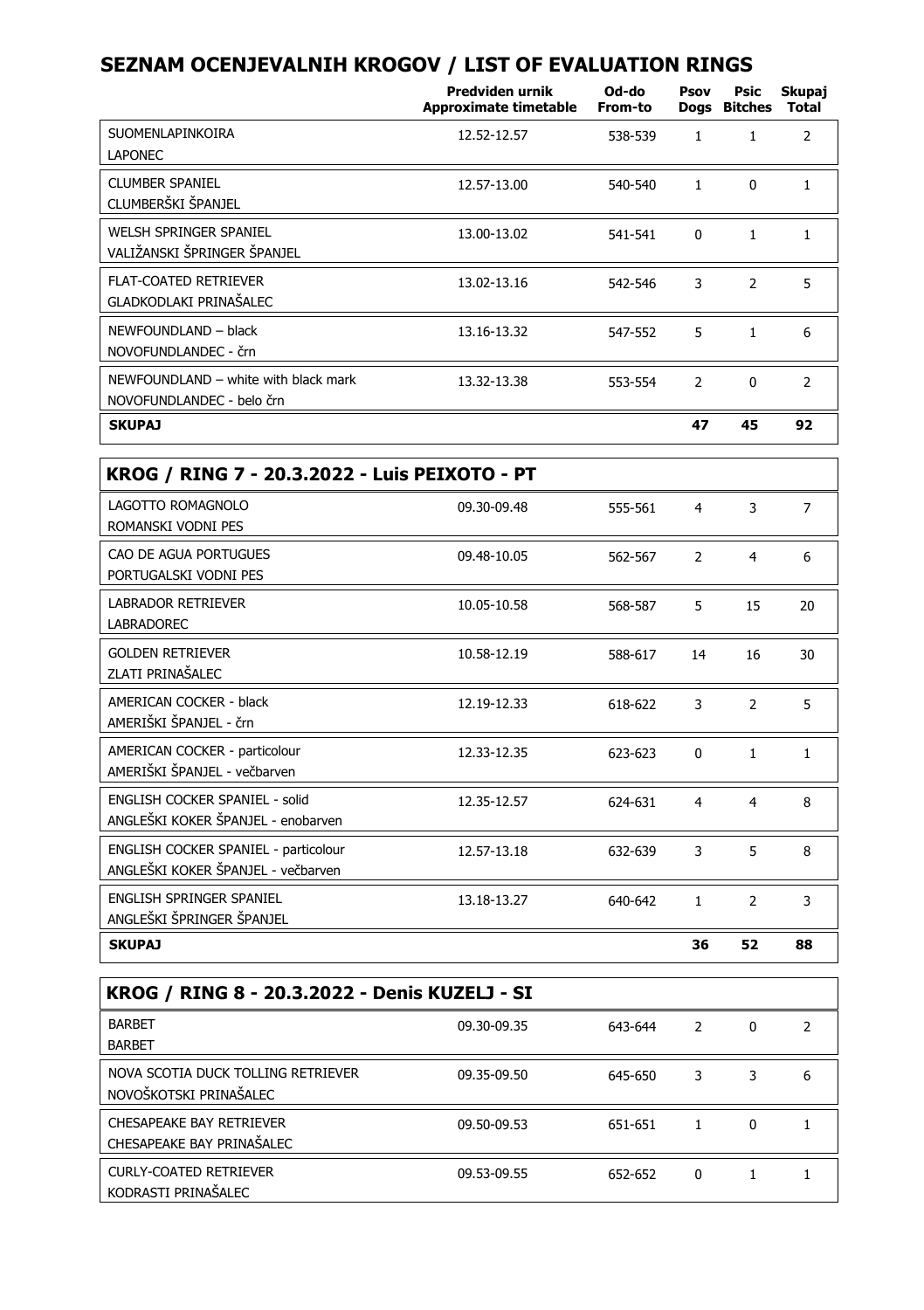|                                                                      | Predviden urnik<br><b>Approximate timetable</b> | Od-do<br>From-to | Psov<br>Dogs   | Psic<br><b>Bitches</b> | Skupaj<br>Total |
|----------------------------------------------------------------------|-------------------------------------------------|------------------|----------------|------------------------|-----------------|
| RIESENSCHNAUZER - schwarz<br>VELIKI ŠNAVCER - črni                   | 09.55-10.03                                     | 653-655          | 0              | 3                      | 3               |
| RIESENSCHNAUZER - pfeffersalz<br>VELIKI ŠNAVCER - poper sol          | 10.03-10.06                                     | 656-656          | 0              | $\mathbf{1}$           | $\mathbf{1}$    |
| SCHNAUZER - schwarz<br>SREDNJI ŠNAVCER - črni                        | 10.06-10.24                                     | 657-663          | $\overline{2}$ | 5                      | $\overline{7}$  |
| SCHNAUZER - pfeffersalz<br>SREDNJI ŠNAVCER - poper sol               | 10.24-10.27                                     | 664-664          | 0              | $\mathbf{1}$           | $\mathbf{1}$    |
| ZWERGSCHNAUZER - schwarz<br>PRITLIKAVI ŠNAVCER - črni                | 10.27-10.55                                     | 665-675          | $\overline{4}$ | 7                      | 11              |
| ZWERGSCHNAUZER - pfeffersalz<br>PRITLIKAVI ŠNAVCER - poper sol       | 10.55-11.03                                     | 676-678          | 0              | 3                      | 3               |
| ZWERGSCHNAUZER - schwarz-silber<br>PRITLIKAVI ŠNAVCER - črno srebrni | 11.03-11.37                                     | 679-691          | 8              | 5                      | 13              |
| ZWERGSCHNAUZER - weiss<br>PRITLIKAVI ŠNAVCER - beli                  | 11.37-11.52                                     | 692-697          | $\overline{2}$ | $\overline{4}$         | 6               |
| ZWERGPINSCHER<br>PRITLIKAVI PINČ                                     | 11.52-11.58                                     | 698-699          | $\overline{2}$ | 0                      | $\overline{2}$  |
| <b>TIBETAN TERRIER</b><br>TIBETANSKI TERIER                          | 11.58-12.03                                     | 700-701          | $\mathbf{1}$   | $\mathbf{1}$           | $\overline{2}$  |
| <b>LHASA APSO</b><br>LASA-APSO                                       | 12.03-12.08                                     | 702-703          | $\mathbf{1}$   | $\mathbf{1}$           | $\overline{2}$  |
| SHIH TZU<br>ŠI-CU                                                    | 12.08-12.24                                     | 704-709          | 3              | 3                      | 6               |
| PEKINGESE<br>PEKINČAN                                                | 12.24-12.26                                     | 710-710          | $\mathbf{1}$   | $\mathbf{0}$           | $\mathbf{1}$    |
| CHIHUAHUA - pelo corto<br>KRATKODLAKA ČIVAVA                         | 12.26-12.47                                     | 711-718          | 3              | 5                      | 8               |
| CHIHUAHUA - pelo largo<br>DOLGODLAKA ČIVAVA                          | 12.47-13.08                                     | 719-726          | 5              | 3                      | 8               |
| <b>RUSSKIY TOY - LONG COATED</b><br>RUSKI TOY - DOLGODLAKI           | 13.08-13.10                                     | 727-727          | 0              | $\mathbf{1}$           | $\mathbf{1}$    |
| <b>CHIN</b><br>JAPONSKI ŠPANJEL                                      | 13.10-13.13                                     | 728-728          | $1\,$          | $\mathbf{0}$           | $\mathbf 1$     |
| <b>GRIFFON BELGE</b><br><b>BELGIJSKI GRIFON</b>                      | 13.13-13.16                                     | 729-729          | 0              | $\mathbf{1}$           | $\mathbf 1$     |
| <b>GRIFFON BRUXELLOIS</b><br><b>BRUSELJSKI GRIFON</b>                | 13.16-13.21                                     | 730-731          | $\overline{2}$ | 0                      | $\overline{2}$  |
| PETIT BRABANCON<br><b>MALI BRABANCON</b>                             | 13.21-13.26                                     | 732-733          | $\overline{2}$ | 0                      | $\overline{2}$  |
| CHINESE CRESTED DOG<br>KITAJSKI ČOPASTI PES                          | 13.26-13.36                                     | 734-737          | 3              | $\mathbf{1}$           | $\overline{4}$  |
| CHIEN PARTICOLORE A POIL FRISE<br>VEČBARVNI KODRASTI PES             | 13.36-13.39                                     | 738-738          | $\mathbf{1}$   | 0                      | $1\,$           |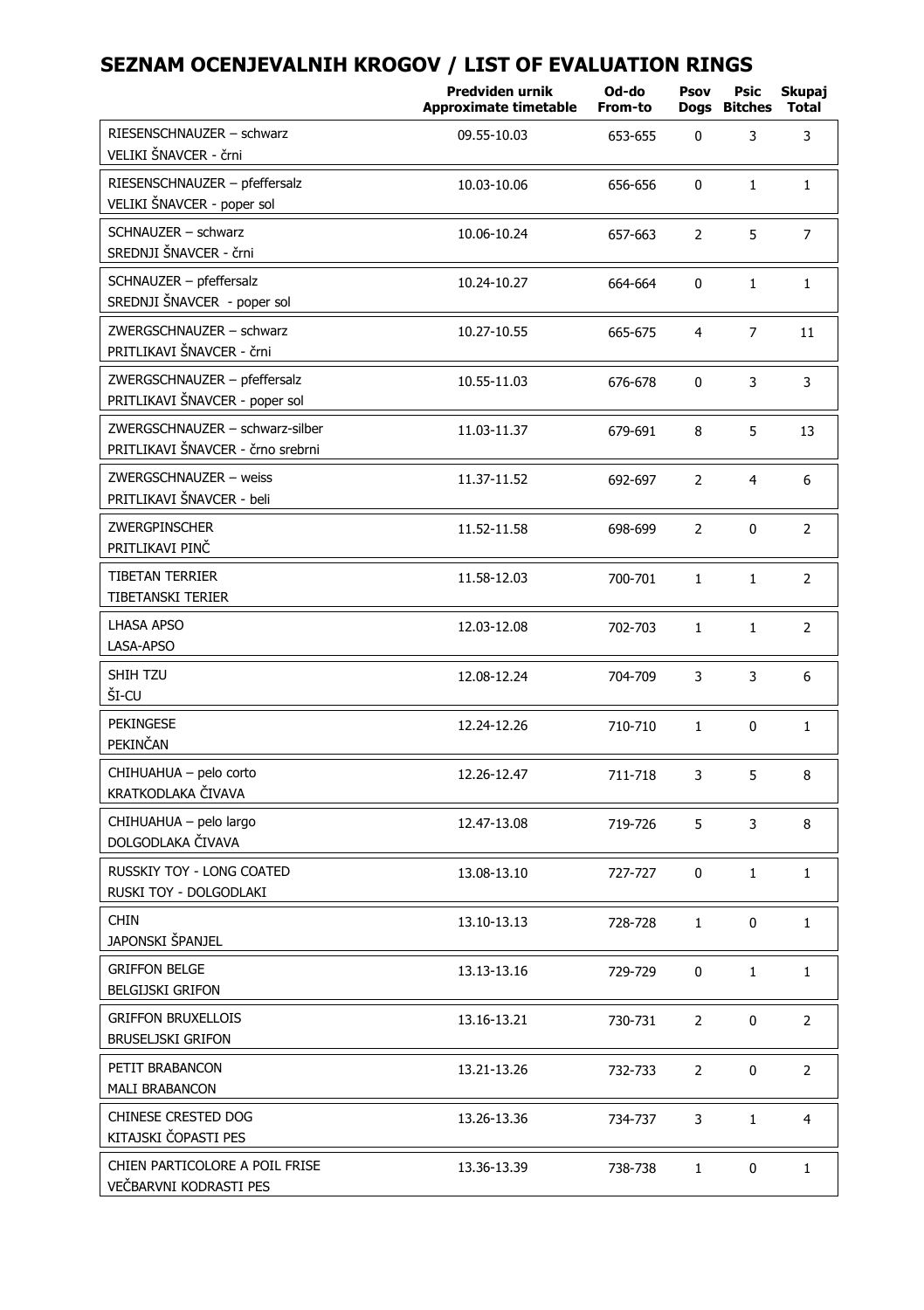|                                                                   | Predviden urnik<br><b>Approximate timetable</b> | Od-do<br>From-to | Psov           | Psic<br>Dogs Bitches | Skupaj<br><b>Total</b> |  |
|-------------------------------------------------------------------|-------------------------------------------------|------------------|----------------|----------------------|------------------------|--|
| <b>BIEWER</b>                                                     | 13.39-13.42                                     | 739-739          | 0              | $\mathbf{1}$         | $\mathbf{1}$           |  |
| <b>BIEWER</b>                                                     |                                                 |                  |                |                      |                        |  |
| <b>SKUPAJ</b>                                                     |                                                 |                  | 47             | 50                   | 97                     |  |
| KROG / RING 9 - 20.3.2022 - Dušan BELČEVIĆ - RS                   |                                                 |                  |                |                      |                        |  |
| <b>BULL TERRIER - miniature</b><br>PRITLIKAVI BULTERIER           | 09.30-09.39                                     | 740-742          | $\mathbf{1}$   | $\overline{2}$       | $\overline{3}$         |  |
| <b>BULL TERRIER - standard</b><br><b>BULTERIER</b>                | 09.39-09.42                                     | 743-743          | $\mathbf{0}$   | $\mathbf{1}$         | $\mathbf{1}$           |  |
| STAFFORDSHIRE BULL TERRIER<br>STAFFORDSHIRSKI BULTERIER           | 09.42-10.03                                     | 744-750          | 3              | $\overline{4}$       | $\overline{7}$         |  |
| AMERICAN STAFFORDSHIRE TERRIER<br>AMERIŠKI STAFFORDSHIRSKI TERIER | 10.03-10.24                                     | 751-757          | $\overline{4}$ | 3                    | $\overline{7}$         |  |
| <b>MALTESE</b><br>MALTEŽAN                                        | 10.24-10.27                                     | 758-758          | $\Omega$       | $\mathbf{1}$         | $\mathbf{1}$           |  |
| <b>BICHON HAVANAIS</b><br>HAVANSKI BIŠON                          | 10.27-10.39                                     | 759-762          | $\overline{2}$ | $\overline{2}$       | $\overline{4}$         |  |
| BICHON a poil frise<br>KODRASTI BIŠON                             | 10.39-10.48                                     | 763-765          | $\mathbf{1}$   | $\overline{2}$       | 3                      |  |
| CAVALIER KING C. SPANIEL<br>ŠPANJEL CAVALIER KING CHARLES         | 10.48-11.18                                     | 766-775          | 6              | $\overline{4}$       | 10                     |  |
| EPAGNEUL NAIN CONT. - PAPILLON<br>PAPILLON (METULJČEK)            | 11.18-11.51                                     | 776-786          | $\overline{7}$ | $\overline{4}$       | 11                     |  |
| <b>SKUPAJ</b>                                                     |                                                 |                  | 24             | 23                   | 47                     |  |

| KROG / RING 10 - 20.3.2022 - Štefan ŠINKO - SI                                    |             |         |              |              |                |
|-----------------------------------------------------------------------------------|-------------|---------|--------------|--------------|----------------|
| <b>BERGER BLANC SUISSE</b><br>ŠVICARSKI BELI OVČARSKI PES                         | 09.30-09.45 | 787-791 | 2            | 3            | 5              |
| ČESKOSLOVENSKY VLČAK<br>ČEŠKOSLOVAŠKI VOLČJAK                                     | 09.45-09.57 | 792-795 | 1            | 3            | 4              |
| <b>SAARLOOSWOLFHOND</b><br>SAARLOOSOV VOLČJAK                                     | 09.57-10.06 | 796-798 | $\Omega$     | 3            | 3              |
| CANE DA PASTORE MAREMMANO-ABRUZZESE<br>MAREMSKO-ABRUŠKI OVČAR                     | 10.06-10.12 | 799-800 | $\mathbf{1}$ | $\mathbf{1}$ | $\overline{2}$ |
| CHIEN DE BERGER BELGE - GROENENDAEL<br>GROENANDEL-ČRNI DOLGODLAKI BELGIJSKI OVČAR | 10.12-10.15 | 801-801 | $\Omega$     | 1            | $\mathbf{1}$   |
| CHIEN DE BERGER BELGE - TERVUEREN<br>TERVUEREN-DOLGODLAKI BELGIJSKI OVČAR         | 10.15-10.21 | 802-803 | $\mathbf{1}$ | 1            | $\overline{2}$ |
| BERGER DE BRIE - fauve, gris<br>BRIARD - rjav, siv                                | 10.21-10.24 | 804-804 | $\Omega$     | 1            | 1              |
| DEUTSCHER SCHAEFERHUND - KURZHAARIG<br>NEMŠKI OVČAR - kratkodlaki                 | 10.24-10.27 | 805-805 | 0            | 1            | 1              |
| <b>SCHAPENDOES</b><br><b>SCHAPENDOES</b>                                          | 10.27-10.30 | 806-806 | 1            | 0            | 1              |